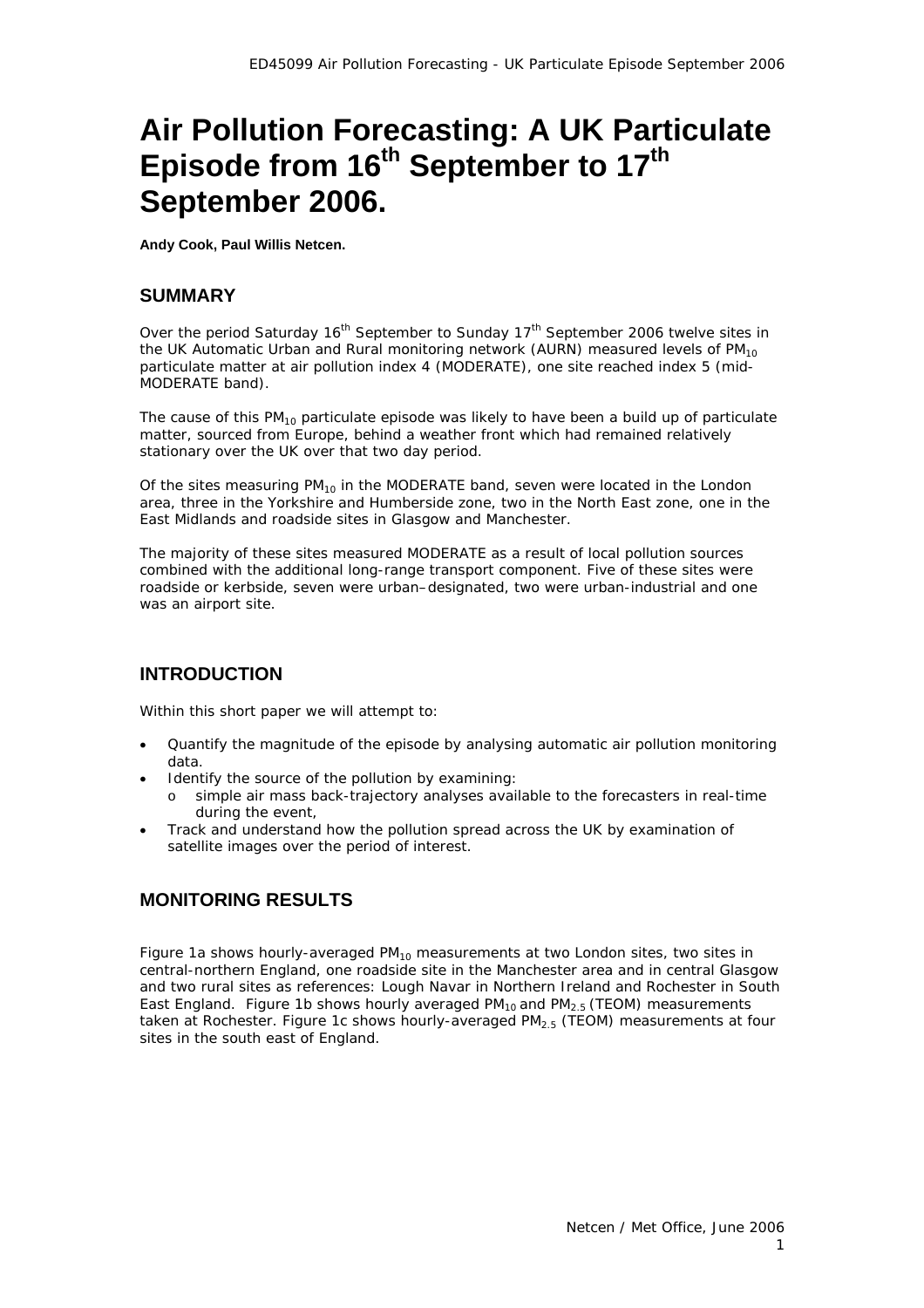

#### **UK Particulate episode plotted 15th - 18th September 2006.**

Figure 1a: Hourly mean PM<sub>10</sub> measurements at selected UK sites, September 15<sup>th</sup> to 18<sup>th</sup> 2006.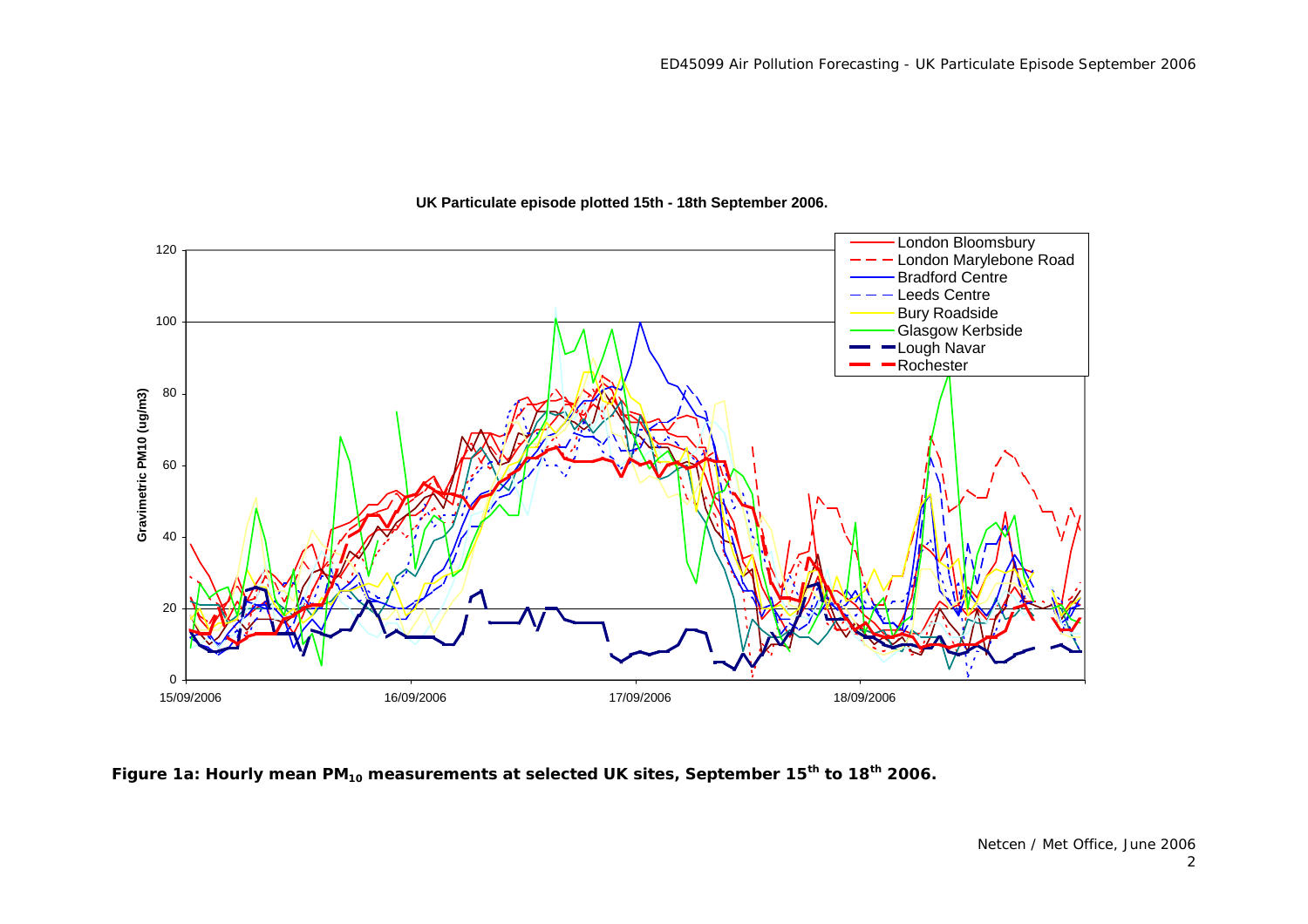

#### **Rochester PMx measurements 15th - 18th September 2006.**

Figure 1b: Hourly mean PM<sub>10</sub> and PM<sub>2.5</sub> (TEOM) measurements at Rochester, September 15<sup>th</sup> to 18<sup>th</sup> 2006.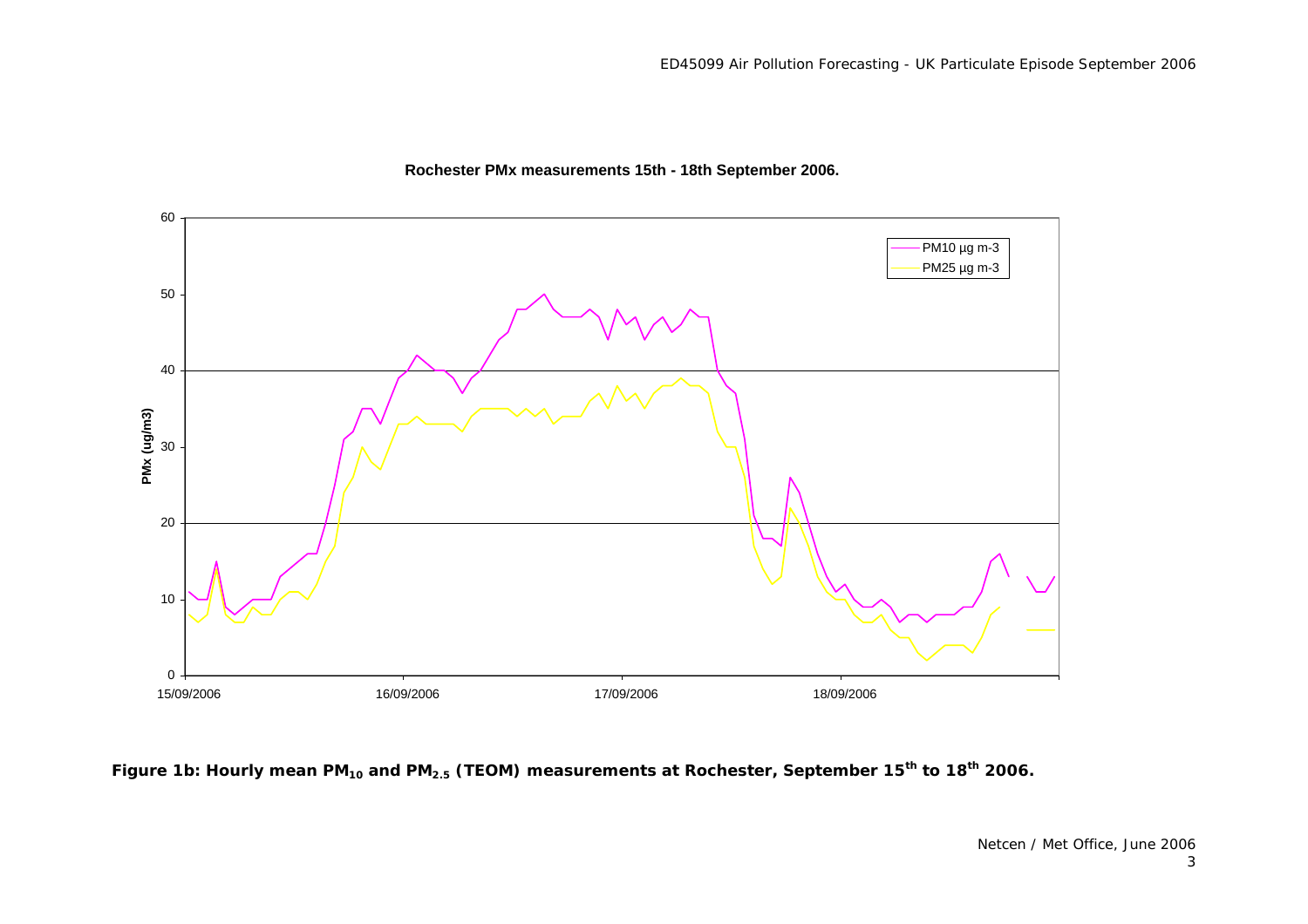

#### **UK Particulate episode plotted for PM2.5 for AQM sites in the South East.**

**Figure 1c: Hourly mean PM2.5 measurements at Rochester, Harwell, London Bloomsbury and Marylebone Road, September 15th to 18th**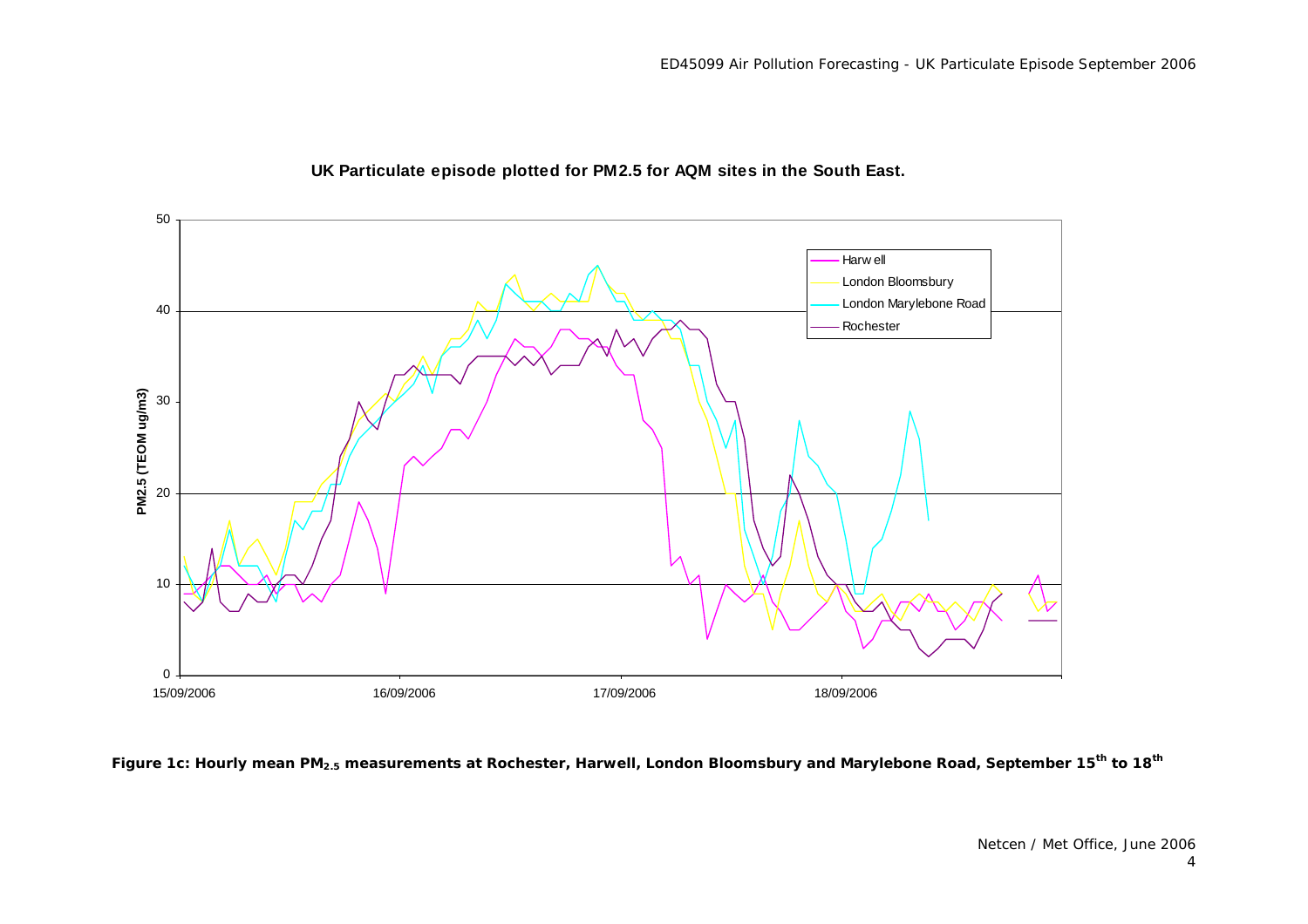#### **DESCRIBING THE EPISODE**

A general build up in particulate concentrations occurred from the afternoon of Friday 15<sup>th</sup> to late in the evening on Saturday 16<sup>th</sup>. Levels dropped during the morning of Sunday 17<sup>th</sup> , returning back to pre-episode levels by the early afternoon.  $PM_{10}$  and  $PM_{2.5}$ measurements made at Rochester indicate that 80% of the particulates measured at ground level were composed of 80 % the finer fraction  $PM_{2.5}$  by mass-volume, a particle size usually associated with secondary particles and anthropogenic sources such as combustion processes.

### **LIKELY SOURCES OF THE POLLUTION**

Simple 1000mB 96-hour forecast air mass back-trajectory data are provided by the Met Office to the Netcen air pollution forecasting team each day. These data illustrated that the air arriving in most of the UK, particularly in the east of England on the first day of the episode (16<sup>th</sup> September) had traveled from a south-easterly direction, from continental Europe and countries such as Germany (see figures 2a and 2b for the progression of the sampling direction on the Friday and Saturday). Figures 2c and 2d show the progression back to westerly sampling of clean Atlantic air on the Sunday and Monday.



Figure 2a: Air mass back-trajectories for Friday 15<sup>th</sup> September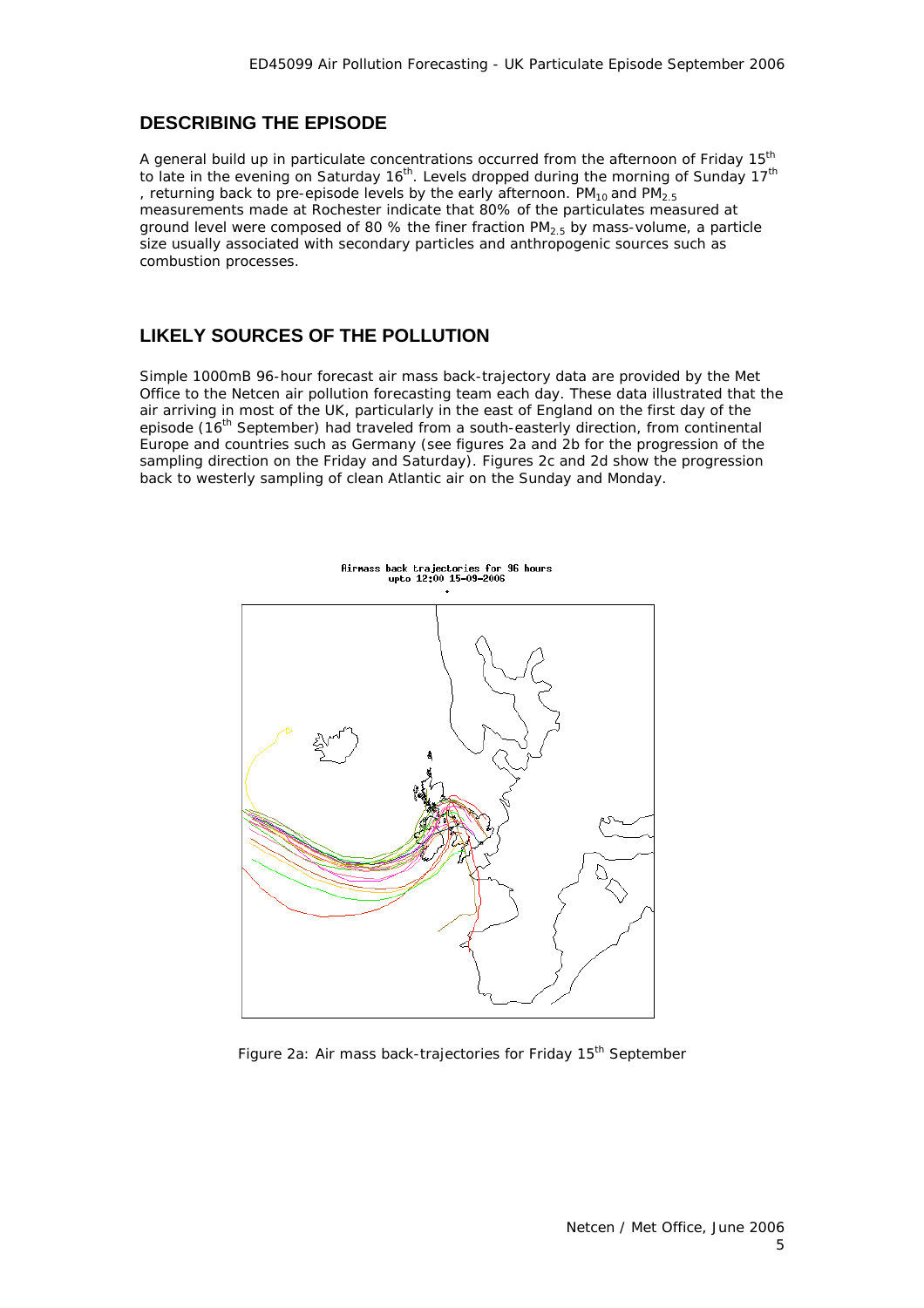

Figure 2b: Air mass back-trajectories for Saturday 16<sup>th</sup> September



Rirmass back trajectories for 96 hours<br>upto 12:00 17-09-2006

Figure 2c: Air mass back-trajectories for Sunday 17<sup>th</sup> September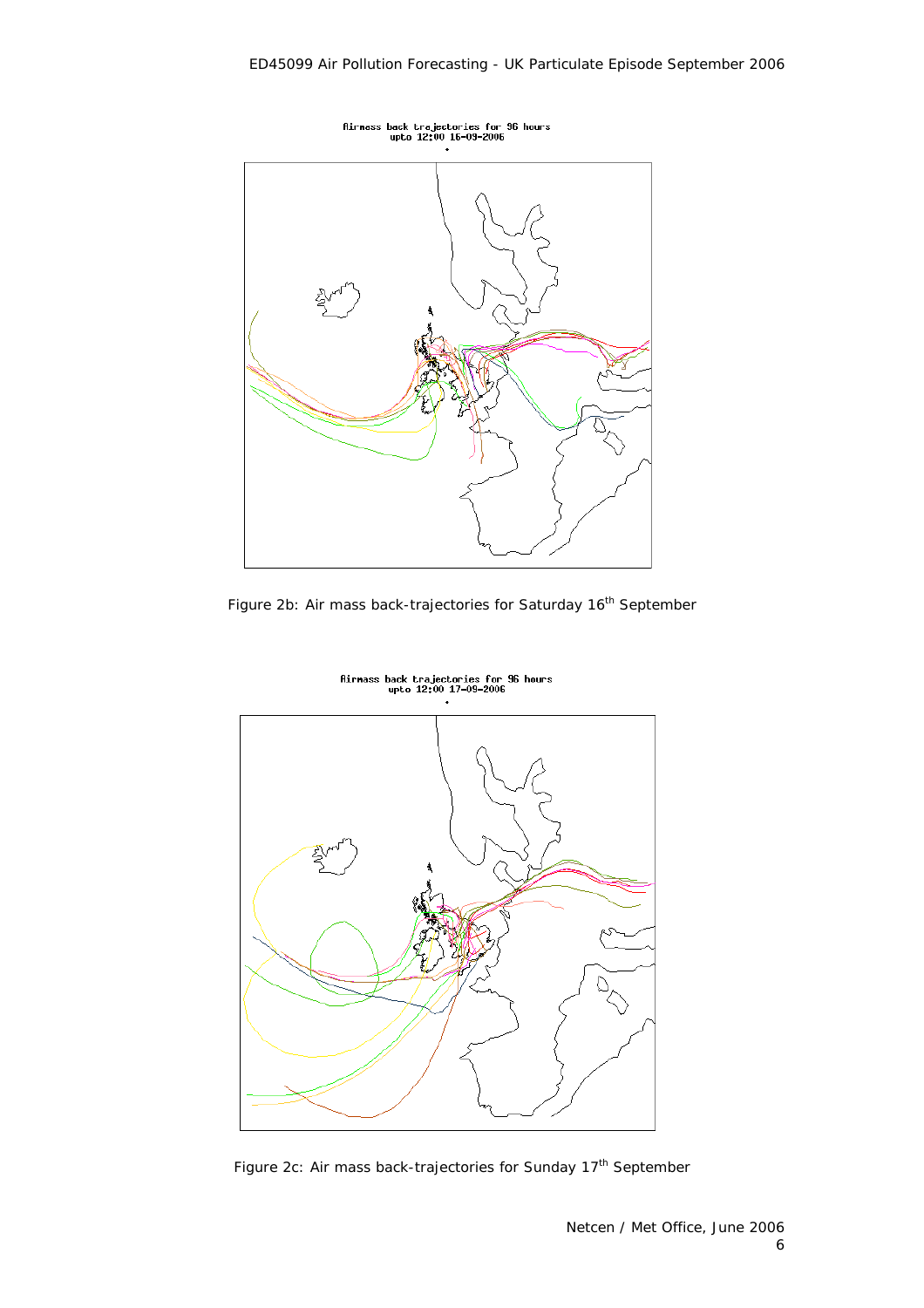

Figure 2d: Air mass back-trajectories for Monday 18<sup>th</sup> September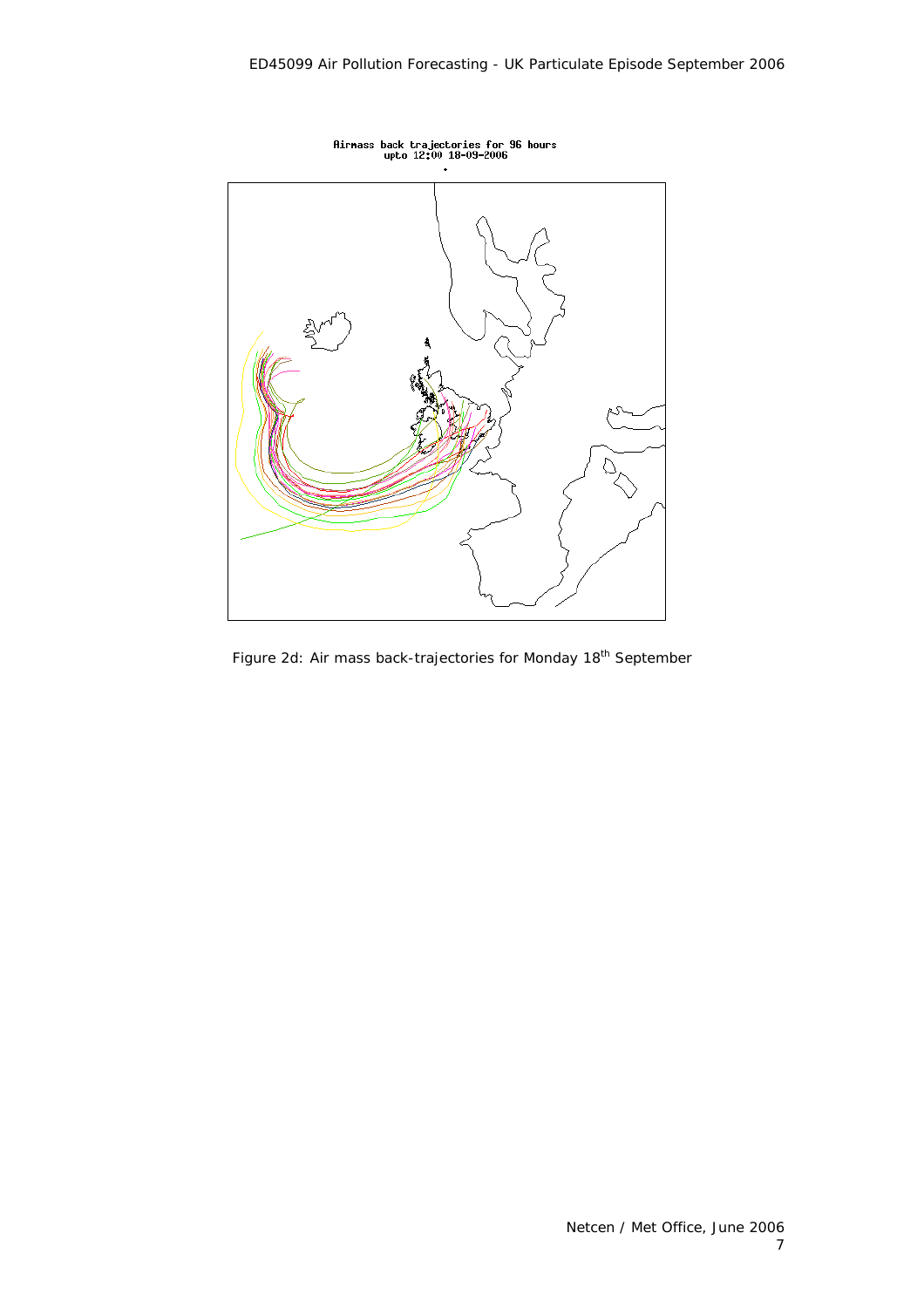## **TRACKING THE EPISODE FROM SATELLITE IMAGES**

Please note that many of the high resolution colour images which follow have been sourced from a MODIS satellite.

On Friday 15<sup>th</sup> September, the afternoon on which particulate concentrations began to increase, a haze could be seen issuing from Europe, from the vicinity of Germany, with some indication that particulates were already building over the North Sea (ie the purple haze which can be seen in figure 3).



Figure 3: Friday 15<sup>th</sup> September at 12:00.

By Saturday afternoon a conglomeration of haze could be seen over much of the eastern half of the UK, mingling with a broad band of cloud. More haze can be seen arriving from the east, as seen in figure 4. Many of the sites which reached the MODERATE band during the episode had reached index 4 (MODERATE) by this stage.



Figure 4: Saturday 16<sup>th</sup> September at 12:00.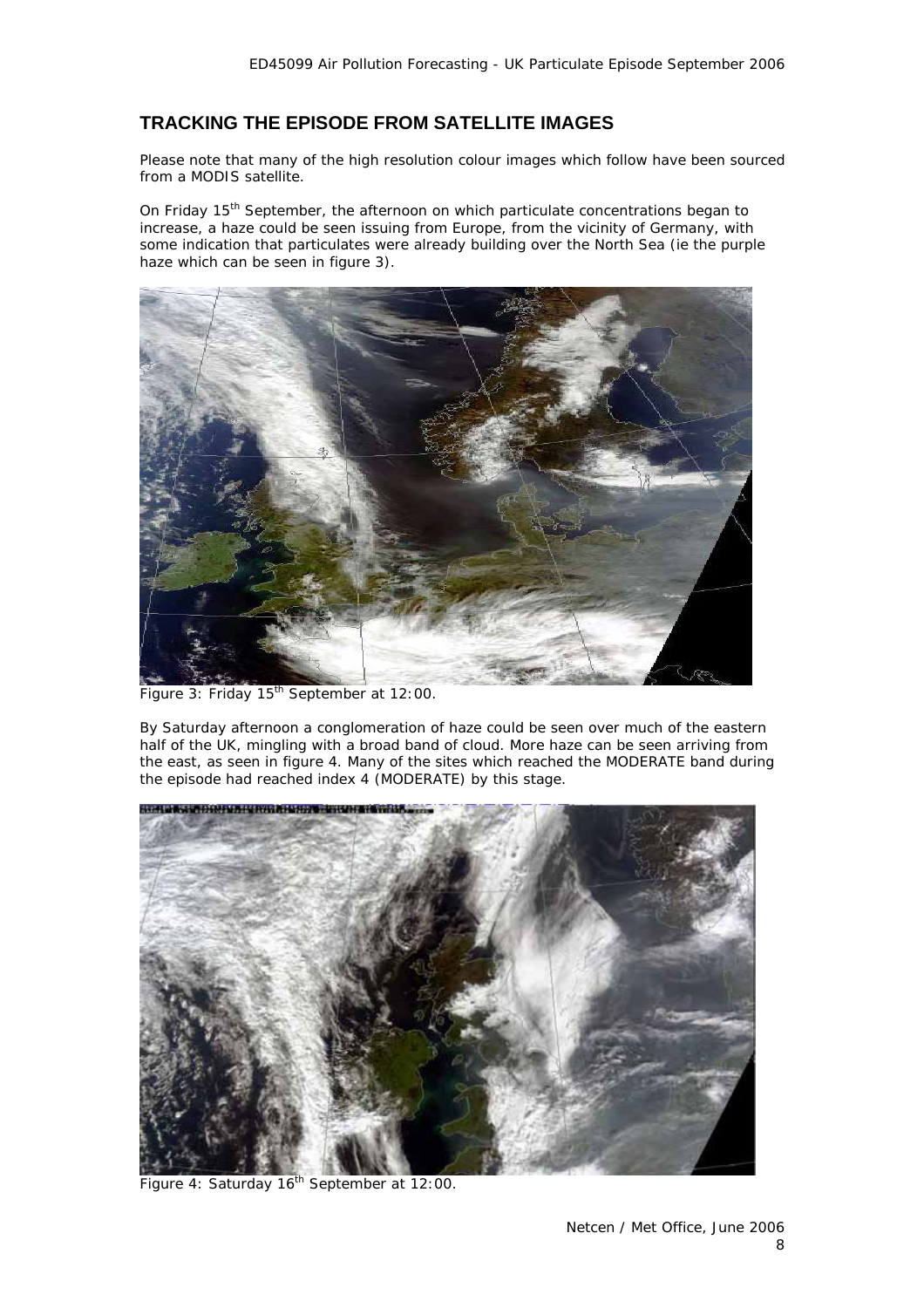A second satellite image taken at the same time, with a larger field of view, shows that behind the concentrated haze reaching the UK from the east the air over Europe was relatively clear of further cloud and haze. This can be seen in figure 5.



Figure 5: Saturday 16<sup>th</sup> September at 12:00, image of the UK and Europe.

By midday on Sunday a separate band of cloud had formed to the west of the first band, leaving the eastern side of the UK clear of any cloud or haze. The particulate haze is likely to have passed away to the south east of the UK at this stage or had remained within the band of cloud which had been drawn eastwards away from the UK and over the North Sea, as shown in figure 6.



Figure 6: Sunday 17<sup>th</sup> September at 12:00.